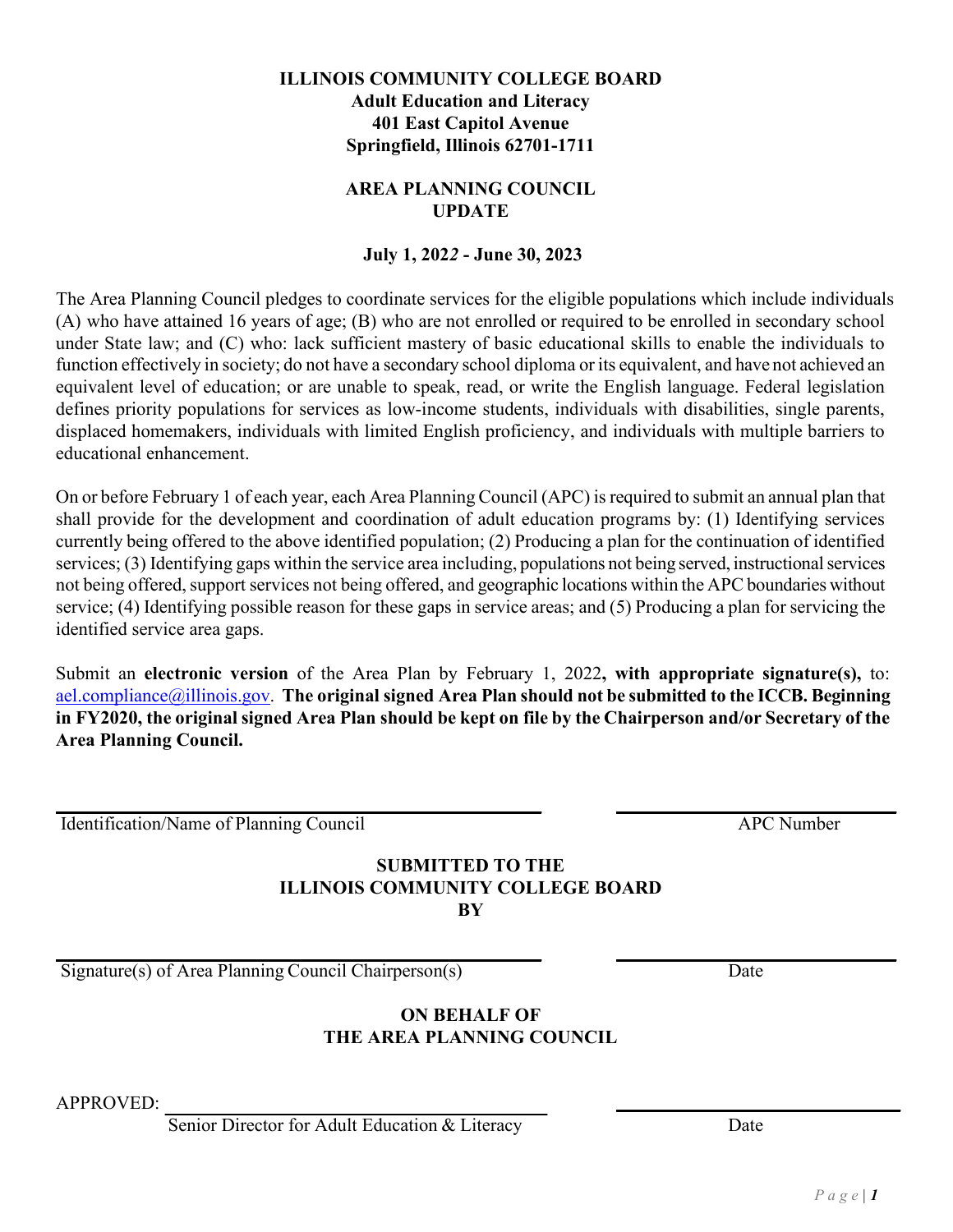#### **Illinois Community College Board Adult Education and Literacy Area Plan Instructions**

# **I. AREA PLANNING COUNCILPARTICIPANTS**

#### **Attachment 1 – APC Members**

- Column 1: Identify by name those representatives from ICCB funded programs, APC partner agencies, Local Workforce Innovation Board partner agencies or other stakeholders invitedto attend APC meetings.
- Column 2: List the agency and department name of ICCB funded programs, APC partner agencies, Local Workforce Innovation Board partner agencies, and other stakeholders invitedto attend APC meetings.

# **II. PLANNING AREA DATA**

**Attachment 2a** – Use SIUE Index of Need Data only when completing this chart. Data for FY20, FY21 and FY22 should be copied from the FY22 Area Plan.

**Attachment 2b** – This attachment provides a comparison of indicated need and services provided during the most recently completed fiscal year.

Column A will automatically be completed based upon data supplied in Attachment 2a.

To complete Column B (Number served with ICCB AEL funds) of Attachment 2B do the following: Use the **FY21** Program Status Report – 4<sup>th</sup> Quarter – Restricted Funds (YES from dropdown box **on PENTAHO)** to complete Column B. Data for each cell can be found at the following area in that report:

- − Total potential adult target population located within area Program Status Report 4<sup>th</sup> Quarter - Restricted Funds (YES from dropdown box on PENTAHO)
	- $\circ$  (Page 1, Total # of students from Unduplicated table)
- − Number of adults needing ESL services Program Status Report 4<sup>th</sup> Quarter Restricted Funds (YES from dropdown box on PENTAHO)
	- $\circ$  (Page 1, Total # of ESL students from Unduplicated table)
- − Number of unemployed Program Status Report 4<sup>th</sup> Quarter Restricted Funds (YES from dropdown box on PENTAHO)
	- $\circ$  (Page 3, Status Table Total # from Unemployed row of table)
- − Number of adults on PA Program Status Report 4<sup>th</sup> Quarter Restricted Funds (YES from dropdown box on PENTAHO)
	- $\circ$  (Page 3, Status Table Total # from Received Public Assistance row of table)

To complete Column D (Number served with Other Funds) of Attachment 2B do the following:

Use the **FY21** Program Status Report – 4<sup>th</sup> Quarter – Restricted Funds (NO from dropdown box **on PENTAHO)** to complete Column D. Data for each cell can be found at the following area in that report: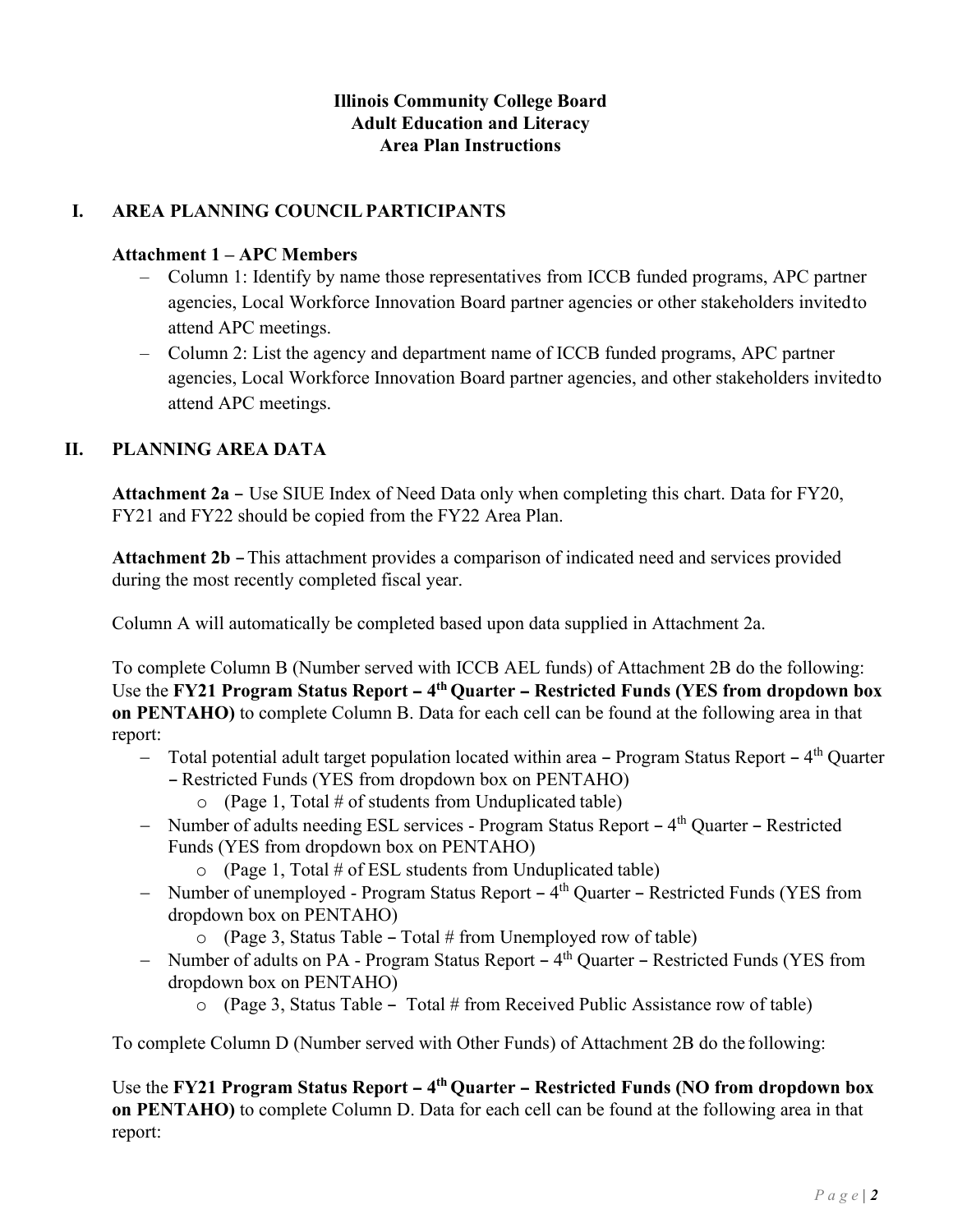- − Total potential adult target population located within area Program Status Report 4<sup>th</sup> Quarter - Restricted Funds (NO from dropdown box on PENTAHO)
	- $\circ$  (Page 1, Total # of students from Unduplicated table)
- − Number of adults needing ESL services Program Status Report 4<sup>th</sup> Quarter Restricted Funds (NO from dropdown box on PENTAHO)
	- $\circ$  (Page 1, Total # of ESL students from Unduplicated table)
- − Number of unemployed Program Status Report 4<sup>th</sup> Quarter Restricted Funds (NO from dropdown box on PENTAHO)
	- $\circ$  (Page 3, Status Table Total # from Unemployed row of table)
- − Number of adults on PA Program Status Report 4<sup>th</sup> Quarter Restricted Funds (NO from dropdown box on PENTAHO)
	- $\circ$  (Page 3, Status Table Total # from Received Public Assistance row of table)

**SPECIAL NOTE:** Remember that in multiple provider APC's, the totals from each individual program should be tallied to complete Attachment 2B for both Column B and Column D. Column D should also include the number served by providers within the APC who **DO NOT receive ICCB AEL** funds.

#### **III. APC/ Local Workforce Innovation Board Partnerships and Transitions – the steps toward employment or Post-secondary education after High School Equivalency**

**Attachment 3a** – Identify how WIOA/LWIB partnerships are utilized during a student's Adult Education programming. Specifically, explain how student services (wraparound services) provided by WIOA/LWIB/APC partners assist AEL programs in transitioning students to either post-secondary education or to employment.

**Attachment 3b** – Identify and briefly explain how partnerships within the APC are used to support Bridge/Integrated Education and Training for students entering Post-Secondary Education. Identify what pathways exist within the APC for AEL students entering Post-Secondary Education and Training:

\* Pathways described in this section should be aligned to those identified in Regional and Local plans.

# **IV. APC Coordination and Strategic Plan Alignment NARRATIVE**

**Attachment 4a -** In a maximum of three pages, address the following WIOA coordination questions in narrative form:

- Identify who serves as the Adult Education Representative on the Local Workforce Investment Board and explain how information received at LWIB meetings is disseminated within the Area Planning Council membership.
- Identify other WIOA agencies from the APC that participate in LWIB meetings.
- Specify how coordination between the APC and the LWIB has been achieved and how this aligns with State, Regional and Local plans. Describe the coordination activities.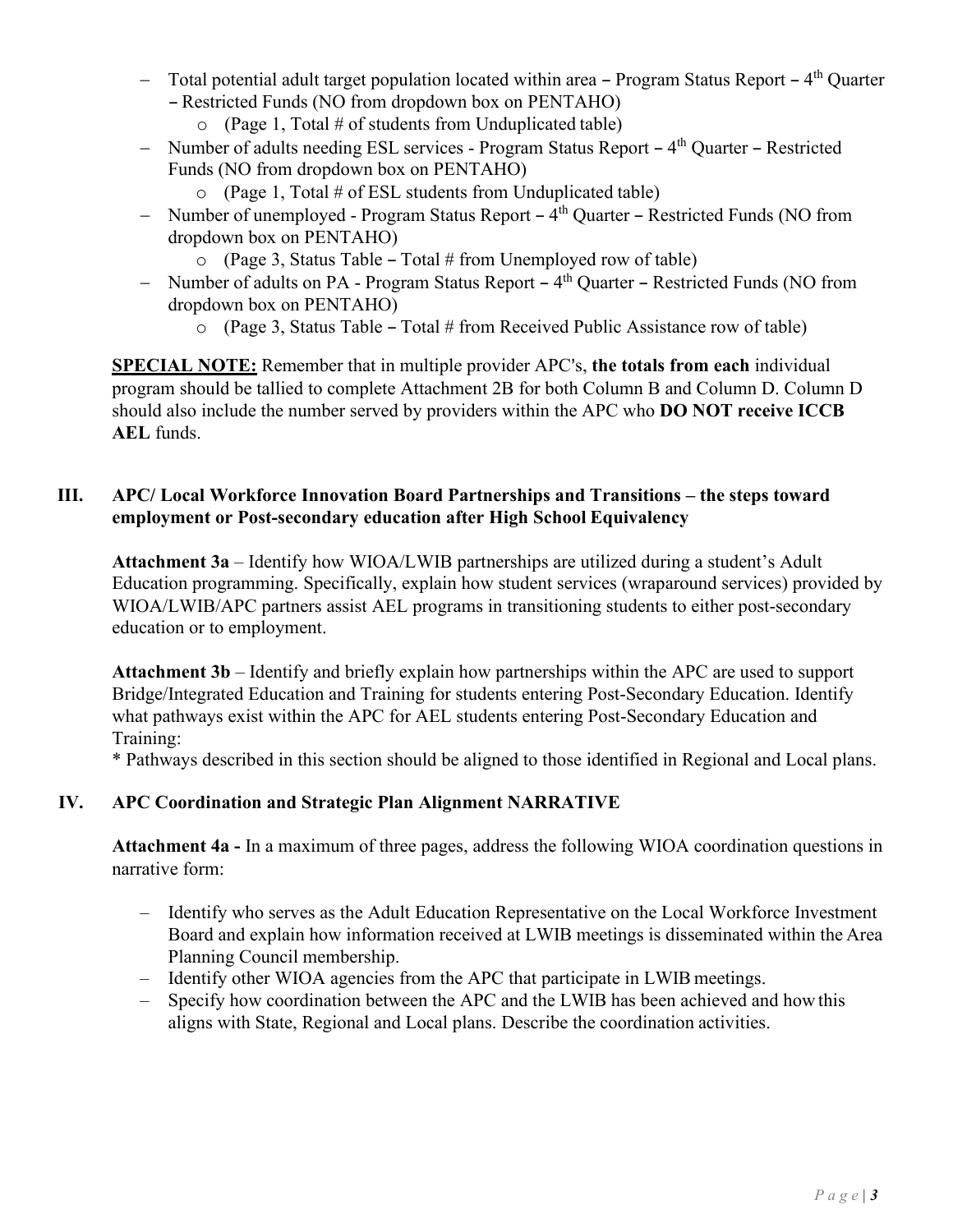**Attachment 4b –** In a maximum of four pages, indicate how your APC is addressing the 4 Goals of the Adult Education 5 Year Strategic Plan released on 1/31/2018 (in narrative form):

#### **Goal 1: Improve Outcomes by Scaling Effective Models and Strategies Across the System**

• Building, expanding and scaling comprehensive career pathways systems, and create the conditions across every Adult Education program to find breakthrough ways of expanding these proven models.

# **Goal 2: Increase Postsecondary Transitions and Credential Attainment**

• Recognizing that access to postsecondary education is not enough, but also ensure students are accessing postsecondary education and earning credentials that are in demand.

# **Goal 3: Strengthen College and Career Readiness**

• College and career readiness for underprepared adult students is critical to overall success. Increasingly, students entering the workforce are discovering that they need critical knowledge and skills that are used in the workplace.

# **Goal 4: Develop Life-long Career Pathway Systems & Enabling Technologies**

• Strategizing for career and life options while meeting the diverse and context-specific learning needs of various age groups, including the acquisition of basic literacy, and technical skills through both formal education and effective alternative pathways to learning.

# **V. MAP**

**Attachment 5 -** Attach a detailed map identifying **ICCB funded Adult Education service locations** within the APC boundaries and identify by name the **AEL funded provider(s) for each location.**

# **VI. AREA SERVICE PROVIDERS**

#### **Attachment 6**

- Complete the table by listing all agencies that will be providing adult education serviceswithin the APC boundaries.
- Estimate the projected number of students and services provided at each site for the planning year.
- Include all providers who will be sub-granting with primary agencies.
- In addition, indicate whether a site will be funded by AEL dollars or other sources of funds(this includes Unrestricted funds for Community Colleges).
	- o This will not affect your ICCB funding, but will provide a greater understanding of the number of students provided with adult education services in the area.

#### **Attachment 6a**

- $-$  All Comprehensive One-Stop locations in Illinois must have Adult Education (Title II) representation to comply with WIOA requirements that took effect on July 1, 2016.
- Provide the Local Workforce Innovation Board number along with the address of theLWIB One-Stop where indicated at the top of the attachment.
- Complete the table by listing all ICCB funded Adult Education providers within the APCthat will be providing services at the local One-Stop site and mark with an "x" those services offered in FY23.
- Indicate the number of program staff or technology stations that meet Direct-Linkage